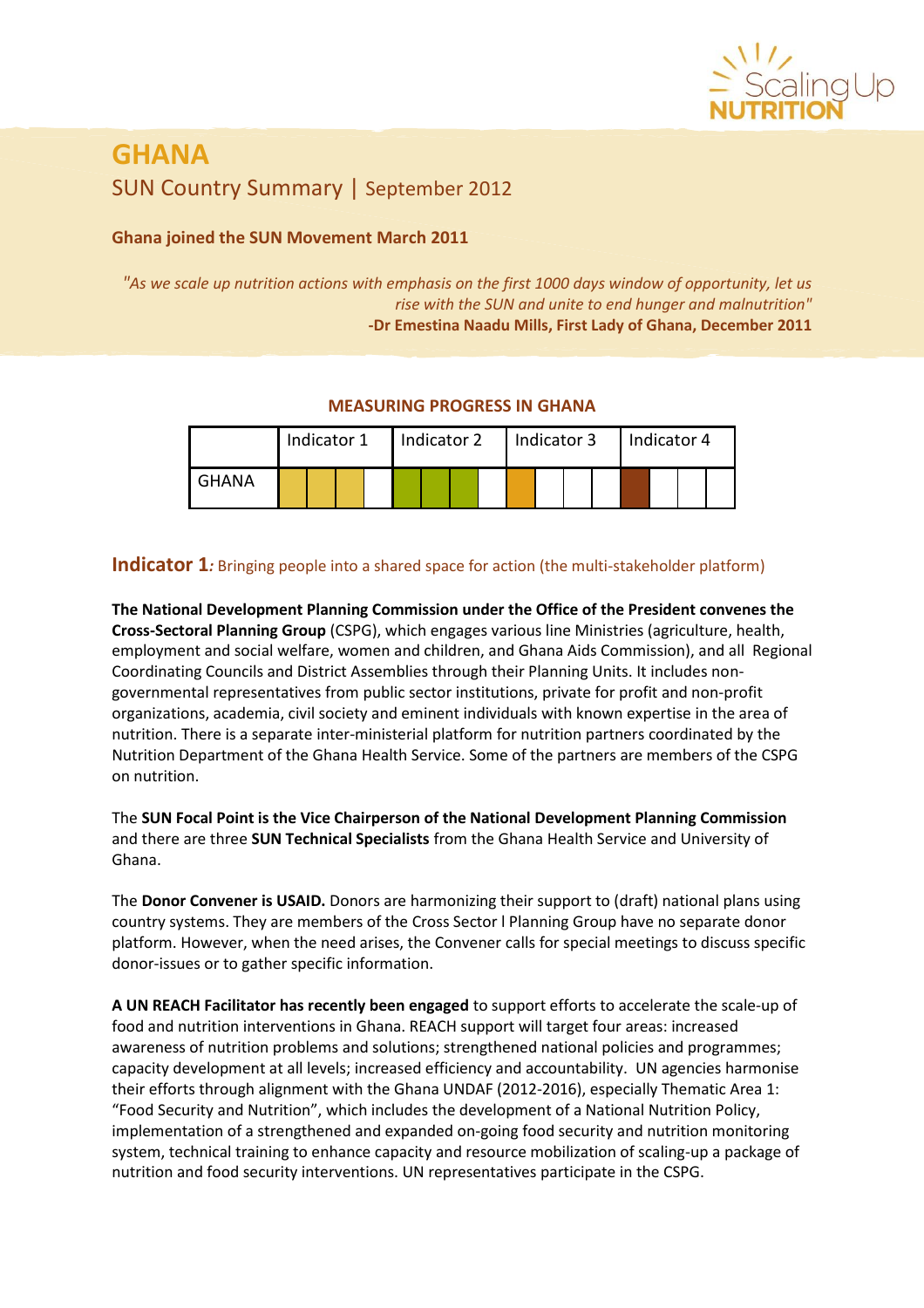**Civil Society Organizations (CSO) have their own separate platform** coordinated by the Hunger Alliance of Ghana which includes grassroots organizations such as farmer- and community-based organizations. CSOs are represented on the CSPG. CSOs have developed and shared a proposal with members of the CSPG and will work through the channels created by Government to develop a CSO action plan consistent with the National Result Framework.

The **Private Sector has had limited involvement with scaling up nutrition** and is not yet represented on the CSPG. The private sector was previously involved in the Food Fortification Alliance. There is currently no mechanism/framework to deal with principled engagement of the private sector. Individuals from the University of Ghana are active in the SUN Movement both nationally and globally.

The CSPG is in its early stages and is currently deliberating on nutrition issues including the SUN. It has working groups which are working towards the basic requirements for scaling up – finalization of the Nutrition Policy, finalization of the SUN Country Framework, development of a results matrix aligning sector objectives for nutrition, mainstreaming nutrition across sectors and districts, Establishment of trends in resource allocation and expenditure tracking for nutrition, a monitoring and evaluation framework. A capacity building working group is also under consideration. The CSPG is working with UN REACH to facilitate the work of the CSPG working groups.

#### **Indicator 1 Status:** 3

# **Indicator 2:** Ensuring a coherent policy and legal framework

**The Ghana National Nutrition Policy is in draft form** though there are a number of current strategies concerning nutrition-specific interventions including infant and child feeding, salt iodisation and nutrition guidelines for people living with HIV/AIDs.

**Policies in key nutrition-related sectors** cover agriculture (Food and Agriculture Sector Development Policy 2009-2015), development (Ghana Shared Growth and Development Agenda 2010-2013), a number of health policies (Health Sector Medium Term Development Plan 2010; National Health Policy: Creating Wealth through Health 2007; Child Health Policy 2007), and social protection (National Social Protection Strategy 2007).

**National legislation is in place** regulating the use of breast milk substitutes through the Code of the Marketing of Breast Milk Substitutes. The Maternity Protection Law passed in 2003 allows for 12 weeks maternity leave which is 2 weeks less than the 14 weeks stipulated by the ILO. Food fortification laws only relate to the iodisation of salt.

#### **Indicator 2 Status:** 3

#### **Indicator 3:** Aligning programmes around a Common Results Framework

Under Ghana's Multi-donor budget system, there is a health sector working group which operates around a results framework on health including nutrition indicators. Development Partners align their work towards national priorities through the results framework of the health sector working group. There is however the need for a results framework around nutrition to foster more involvement from other sectors.